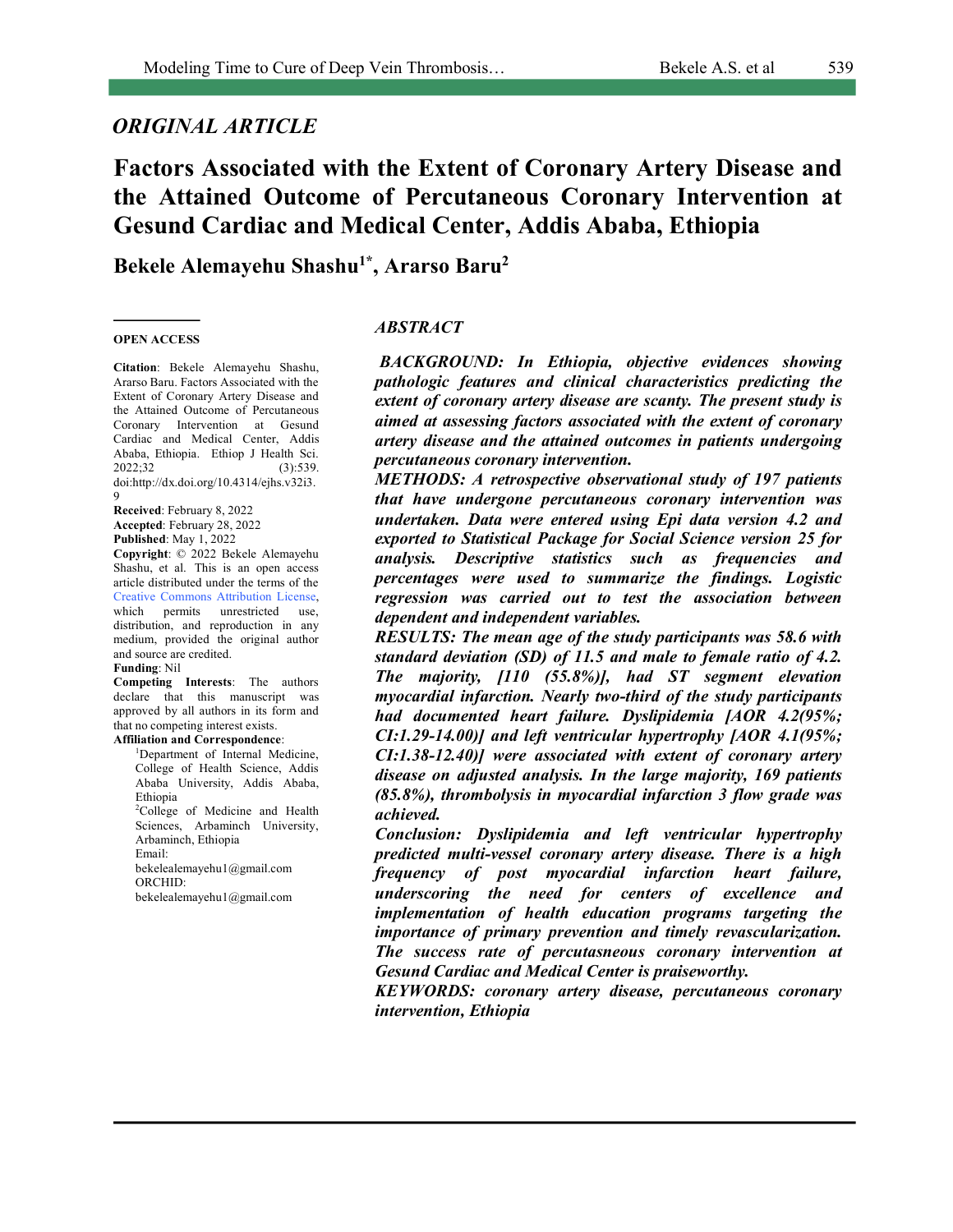### **INTRODUCTION**

Coronary artery disease (CAD), as a result of the atherosclerotic process in coronary arteries, is the leading cause of morbidity and mortality worldwide (1). Coronary atherosclerosis may be detected early in life, but it usually progresses from subclinical asymptomatic to clinically overt disease over several decades. The progressive obstruction of coronary arteries and the subsequent severe restriction of blood flow to the myocardium lead to the appearance of chronic ischemia and symptoms of chronic coronary syndrome (CCS). Rupture of a vulnerable atherosclerotic plaque along with the superimposition of thrombus is the major pathophysiological mechanism leading to acute coronary syndromes (ACS); unstable angina and acute myocardial infarction (AMI) (2, 3).

Acute myocardial infarction (AMI) is classified according to ST segment changes on electrocardiography (ECG) amongst the two main types: ST Segment Elevation Myocardial Infarction (STEMI) and non-ST Segment Elevation Myocardial Infarction (NSTEMI). STEMI is defined as new ST elevation at the J point ≥1 mm in at least 2 contiguous chest leads, other than V2-V3, or limb leads. STEMI is also defined as ≥2 mm ST elevation in men age 40 or above or  $> 2.5$  mm in healthy men under 40 or  $>1.5$  mm in women in leads V2–V3 (4). It accounts for about 38% of all myocardial infarction in the United States (5).

Although larger studies showing communitywide magnitude of the problem are lacking in Ethiopia, CAD is documented as a significant health problem in studies done among patients with the entire spectrum of cardiovascular diseases (CVD) in hospital-based practices (6,7). Objective evidences of CAD displaying the pathologic features and clinical characteristics predicting the extent of the disease are scanty (8,9). In the analysis of postmortem study results of victims of sudden death in Addis Ababa, Ethiopia, CAD accounted for 70% of cases (8). To our knowledge, our previous study is the only one that has recently tried to define the magnitude of the problem based on coronary angiographic findings. In this study, CAD was shown to manifest at an average age of 56 with a large majority of the

patients presenting with ACS, most frequently STEMI (9). Considerable proportion of patients also had CCS presenting with typical angina and angina equivalents. In the same study, percutaneous coronary intervention (PCI) without surgical back up has been confirmed effective against a high frequency of STEMI on one hand and multivessel disease on the other, the two most troubling pathological conditions in the course of performance of PCI (9).

The present study was done to further substantiate the results on a larger group of patients that have undergone PCI with the accruing experience, better devices and refined adjuvant pharmacology through time. It attempts to define the clinical features and noninvasive investigation findings correlated with the extent of CAD. It also addresses the variables determining the outcome of PCI in Ethiopia, without discernable surgical back up.

#### **METHODS**

This single center retrospective observational study was conducted at Gesund Cardiac Medical and Center (GCMC), a private cardiac facility in Addis Ababa, Ethiopia, equipped with state-ofthe-art catheterization laboratory (Cath-Lab). The center provides with various cardiac services to the people of Ethiopia, Eritrea, Somalia and Diibouti. The study was conducted through reviewing medical records of all patients with CAD who underwent PCI between June 2018 and February 2021 at GCMC. A data collection tool was developed to extract data, including demographic variables, past medical history, presenting complaints, medication at presentation, electrocardiography findings, echocardiography findings, clinical diagnosis, coronary angiography findings and complications of PCI. The data were collected by internists working in the center with good knowledge of cardiovascular medicine.

The data were checked for completeness, cleaned, coded, and entered into EPI data version 4.2 for validation. Statistical Package for Social Science (SPSS) version 25 was used for the analysis of the data. Descriptive analysis was performed to summarize the findings and logistic regression was carried out to test the associations between the extent of coronary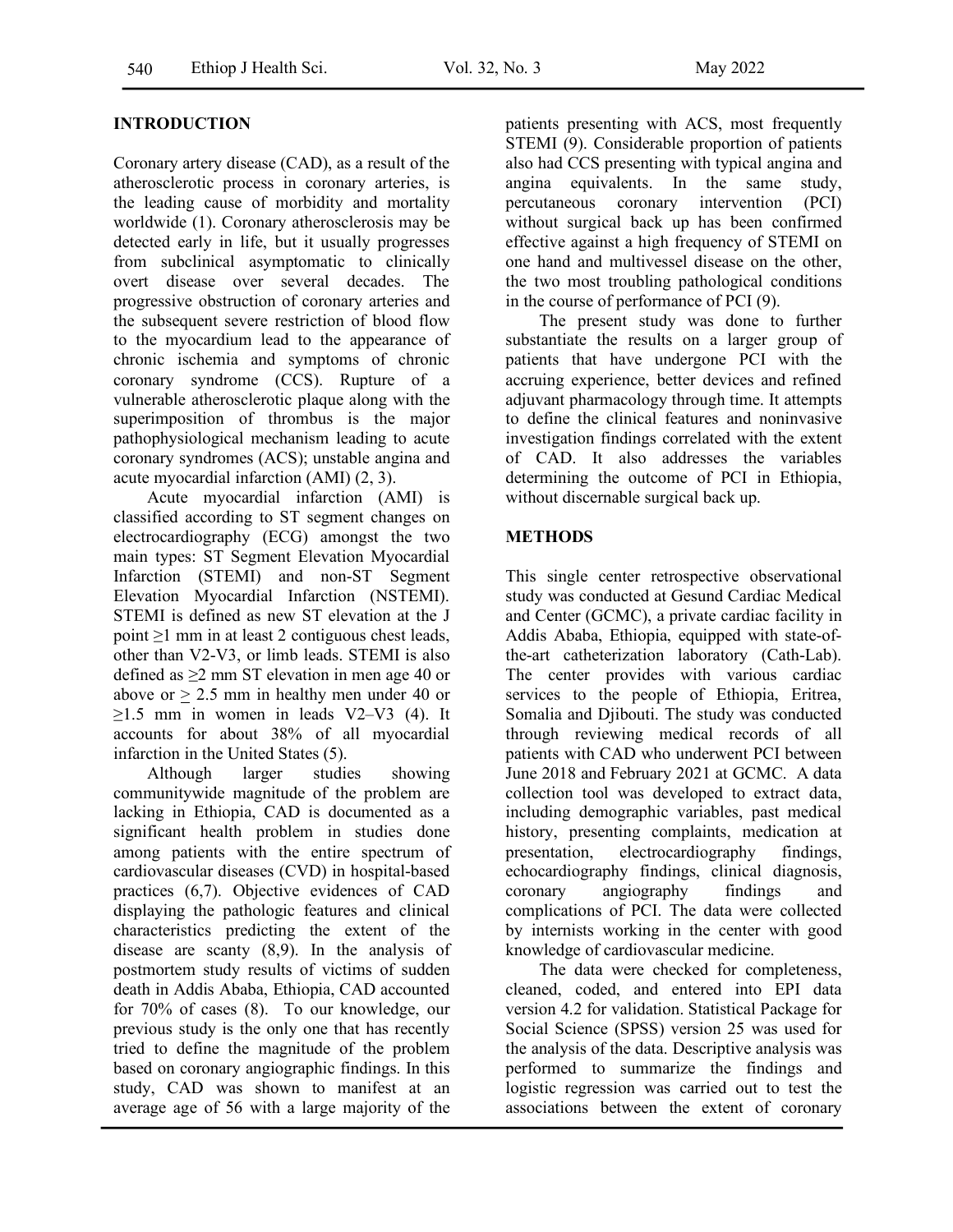artery disease and the associated factors. There was a firm conclusion that selecting a variable with a cut off p-value of 0.05 as a candidate for multivariate analysis may fail in identifying important variables (10). Besides, it was recommended that a purposive selection of a cutoff value of 0.25 has the capability of retaining both significant covariates and important confounding variables in logistic regression (11). Therefore, this study implemented a purposive selection of all variables with a cutoff value of 0.25 for multivariate analysis. Statistical significance was set at a 5% level.

Ethical approval was obtained from GCMC institutional review board (IRB). The need for informed consent from the study participants was waived by the IRB, owing to the nature of the study. Unique personal identifiers such as the names of the study participants were not revealed maintaining confidentiality of the information collected from the registry.

## **RESULTS**

This study included a total of 197 patients with coronary artery disease (CAD) that have undergone PCI at GCMC between June 2018 and February 2021. The mean age of the study participants was 58.6 with standard deviation (SD) of 11.5. Of the total number of patients, 159 (80.7%) were males with male to female ratio of 4.2. Dyslipidemia, according to the Third Report of the National Cholesterol Education Program (NCEP), 2002 (12) was documented in 180 patients (91.4%); 114 patients (57.9%) were known diabetic; 51 patients (25.9%) were prediabetic; 109 patients (55.3%) were hypertensive. The mean and SD of study participants' body mass index (BMI) were 26.8±3.3, 152 patients (77.16%) being either overweight or obese. The minority, 29 patients  $(14.7 \degree\%)$  of the study participants, were smoking. Nearly two-third, 127 patients (64.5%) included in this study were diagnosed to have heart failure (Table 1) and twenty patients (10%) had chronic kidney diseases.

| <b>Variables</b>         | <b>Characteristics</b> | Frequency (n=197) | Percentage |
|--------------------------|------------------------|-------------------|------------|
|                          | Female                 | 38                | 19.3       |
| Age in years             | <45                    | 28                | 14.2       |
| $(Mean=58.6; SD=11.5)$   | $45 - 54$              | 40                | 20.3       |
|                          | 55-64                  | 68                | 34.5       |
|                          | $\geq 65$              | 61                | 31.0       |
| BMI, $\text{kg/m}^2$     | <25                    | 45                | 22.8       |
| $(Mean=26.8; SD=3.3)$    | 25-29                  | 104               | 52.8       |
|                          | $\geq 30$              | 48                | 24.4       |
| <b>Smoking</b>           | Yes                    | 29                | 14.7       |
|                          | No                     | 168               | 85.3       |
| Hypertension             | Yes                    | 109               | 55.3       |
|                          | No                     | 88                | 44.7       |
| <b>Diabetes mellitus</b> | Yes                    | 114               | 57.9       |
|                          | No                     | 83                | 42.1       |
| <b>Prediabetes</b>       | Yes                    | 51                | 25.9       |
|                          | No                     | 146               | 74.1       |
| Dyslipidemia             | Yes                    | 159               | 80.7       |
|                          | N <sub>0</sub>         | 38                | 19.3       |
| <b>CKD</b>               | Yes                    | 20                | 10.2       |
|                          | No                     | 177               | 89.8       |
| <b>Cardiac status</b>    | Normal                 | 70                | 35.5       |
|                          | Heart failure          | 127               | 64.5       |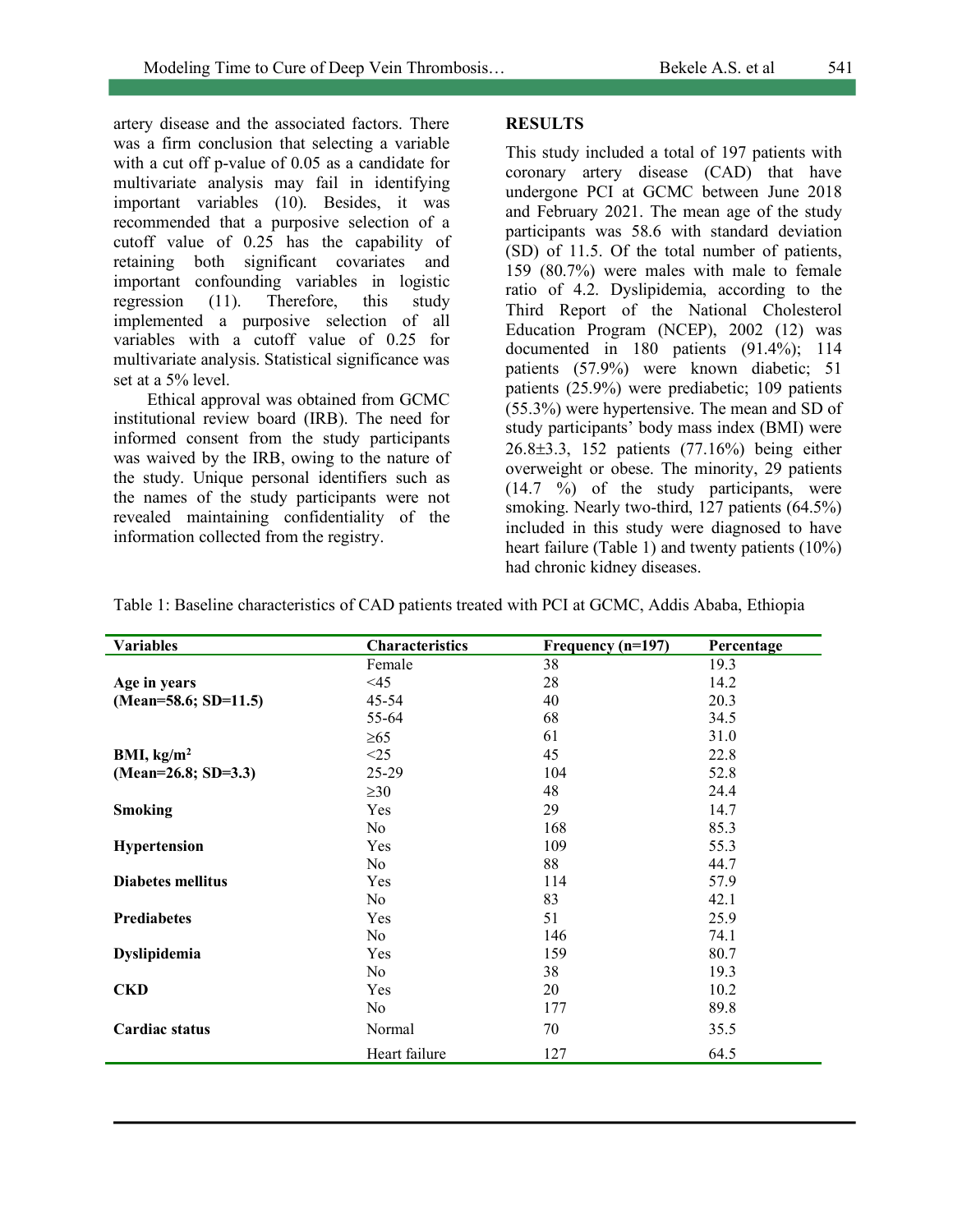On presentation, typical chest pain was the predominant presetting complaint in 151 patients (76.6%) followed by fatigue in 145 patients (73.6%), dyspnea and/or orthopnea in 98 patients (49.7%) and atypical chest pain in 38 patients (19.3%) while syncope was a rare presenting complaint occurring in only 4 patients (2%) (Table 2). Aspirin and statins are the most common medications given to our patients before they present to our center, which accounted for 114 patients (58.4%)] and 113 patients (57.4%) respectively followed by beta blockers in 81 patients (41.1%),  $P_2Y_{12}$  inhibitors in 75 patients (38.1%) while angiotensin converting enzyme (ACE) inhibitors are less frequently prescribed, in 51 patients (25.9%).

Table 2: Description of presenting complaints among CAD patients treated with PCI at GCMC, Addis Ababa, Ethiopia

| <b>Variables</b>          | <b>Characteristics</b> | Frequency      | Percentage |
|---------------------------|------------------------|----------------|------------|
| <b>Typical chest pain</b> | Yes                    | 151            | 76.6       |
|                           | No                     | 46             | 23.4       |
| Atypical chest pain       | Yes                    | 38             | 19.3       |
|                           | No                     | 159            | 80.7       |
| Dyspnea and/or orthopnea  | Yes                    | 98             | 49.7       |
|                           | No.                    | 99             | 50.3       |
| Palpitation               | Yes                    | 25             | 12.7       |
|                           | No                     | 172            | 87.3       |
| Fatigue                   | Yes                    | 145            | 73.6       |
|                           | No                     | 52             | 26.4       |
| <b>Syncope</b>            | Yes                    | $\overline{4}$ | 2.0        |
|                           | N <sub>0</sub>         | 193            | 98.0       |
| Non-angina pain           | Yes                    | 3              | 1.5        |
|                           | No                     | 194            | 98.5       |
| <b>Others</b>             | Yes                    | 7              | 3.6        |
|                           | No                     | 190            | 96.4       |

The ECG revealed STEMI in 110 of the study subjects (55.8%) followed by ST-T wave changes in 52 patients (26.4%). Completely normal ECG was infrequent, found in only 23 of the study subjects  $(11.7%)$  (Table 3). According to the echocardiographic study done before or immediately after the procedure (in primary

PCI), the large majority [166(84.3%)] had regional changes as hypokinesis, akinesis or dyskinesis indicating ischemic changes. Anterior wall motion abnormality is the commonest regional change, found in 75 patients (38.1%)] followed by inferior wall motion abnormality  $[64(32.5\%)]$  (Figure 1).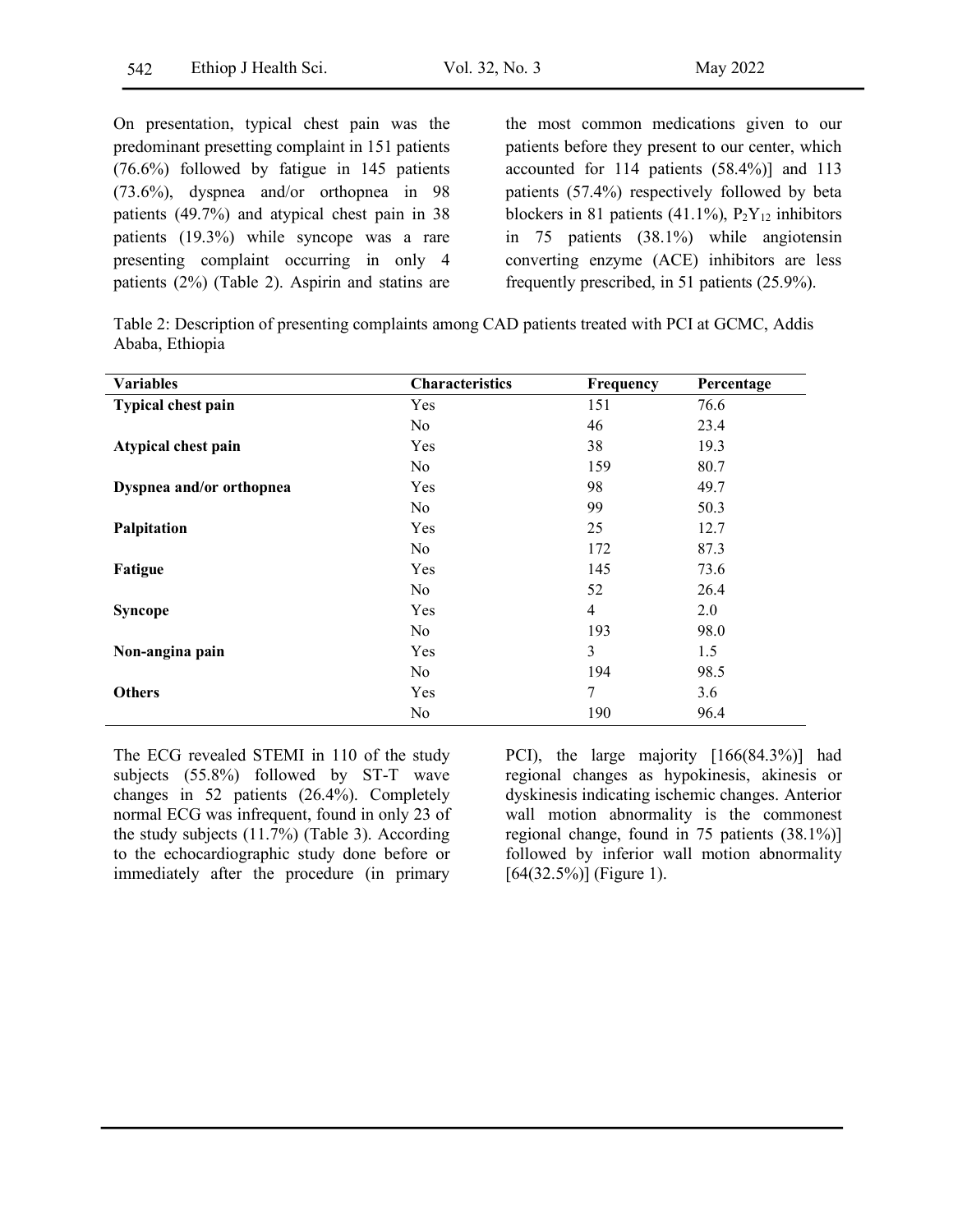



*Figure 1: Description of echocardiography findings among CAD patients treated with PCI at GCMC, Addis Ababa, Ethiopia.*

Table 3: Description of ECG findings among CAD patients treated with PCI at GMCC, Addis Ababa, Ethiopia

| <b>Variables</b>                 | <b>Characteristics</b> | <b>Frequency</b> | Percentage |
|----------------------------------|------------------------|------------------|------------|
| <b>ECG</b> findings              |                        |                  |            |
| <b>Normal</b>                    | Yes                    | 23               | 11.7       |
|                                  | No                     | 174              | 88.3       |
| <b>STEMI</b>                     | Yes                    | 114              | 57.9       |
|                                  | No                     | 83               | 42.1       |
| <b>ST-T</b> wave changes         | Yes                    | 56               | 28.4       |
|                                  | No                     | 145              | 73.6       |
| Left ventricular hypertrophy     | Yes                    | 21               | 10.7       |
|                                  | No                     | 176              | 89.3       |
| <b>Right bundle branch block</b> | Yes                    | 11               | 5.6        |
|                                  | No.                    | 186              | 94.4       |
| Left bundle branch block         | Yes                    | 10               | 5.1        |
|                                  | No                     | 187              | 94.9       |
| Sinus tachycardia                | Yes                    | 6                | 3.0        |
|                                  | No                     | 191              | 97.0       |
| <b>Atrial fibrillation</b>       | Yes                    | 5                | 2.5        |
|                                  | No                     | 192              | 97.5       |
| Significant sinus bradycardia    | Yes                    | 4                | 2.0        |
|                                  | No                     | 193              | 98.0       |
| Others <sup>+</sup>              | Yes                    | 4                | 2.0        |
|                                  | No                     | 193              | 98.0       |

+Malignant arrhythmia, supraventricular tachycardia, advanced heart block

Figure 2 illustrates that the majority [110] (55.8%)] of our patients undergoing PCI were diagnosed with STEMI followed by CCS  $[61(31.0\%)]$ . One hundred and twelve patients (56.9%) had emergency/urgent PCI. The majority, [137(69.5%)] of cases, had single vessel intervention while 42 patients (21.3 %), 3 patients  $(1.5\%)$  and 15 patients  $(7.6\%)$  had double-vessel, triple-vessel and staged PCI respectively.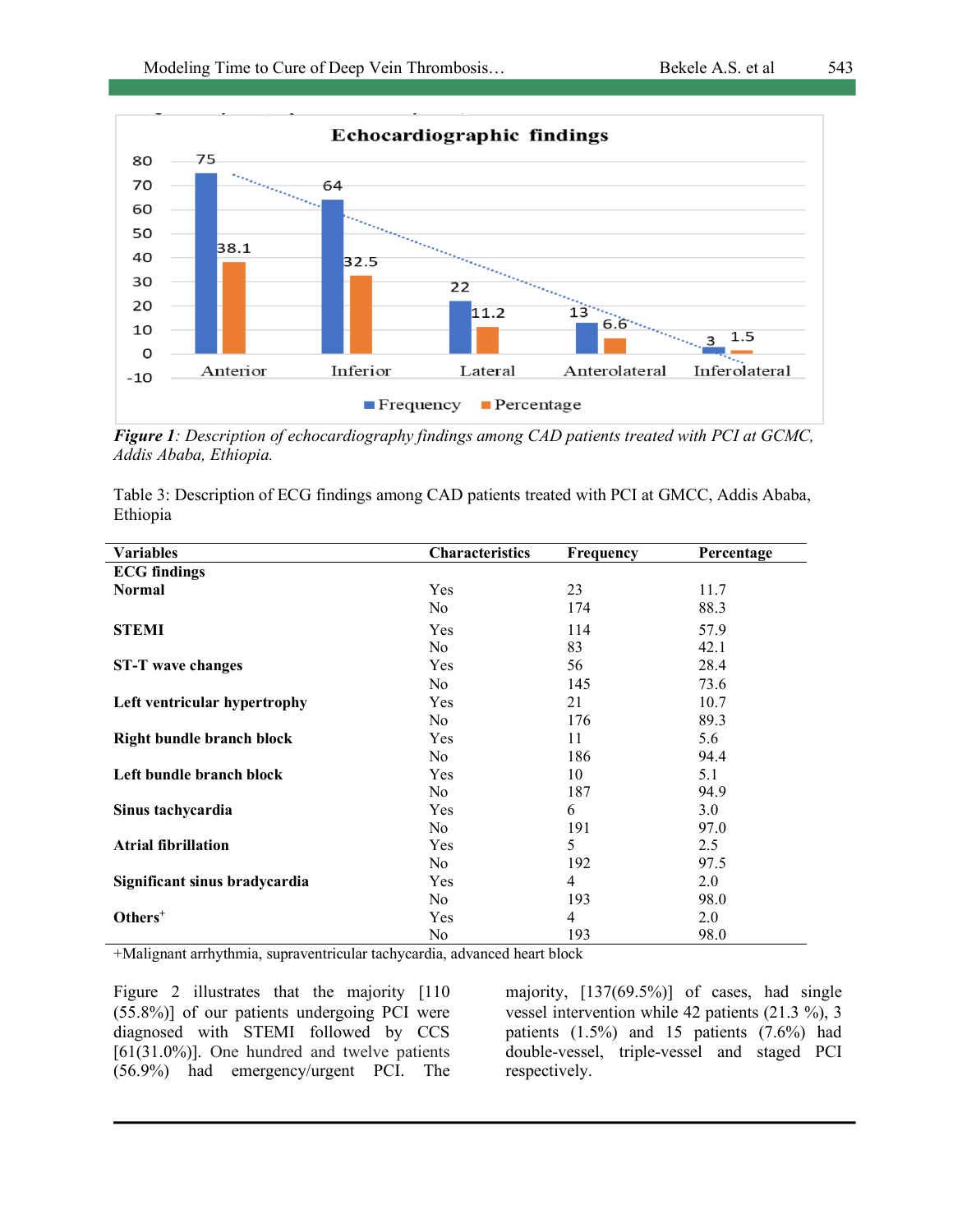

*Figure 2 Clinical diagnosis among CAD patients undergoing PCI at GCMC, Addis Ababa, Ethiopia*

On multivariate analysis, statistically significant association was observed between dyslipidemia and the extent of CAD, [AOR 4.1(95%; CI; 1.33-12.48)], implying that patients with dyslipidemia were about four times more likely to be diagnosed with multi-vessel coronary disease compared to their counterparts. The adjusted analysis also showed statistically significant association between patients with left ventricular hypertrophy (LVH) and extent of CAD, [AOR 3.5(95%; CI; 1.22-10.37). Patients with LVH were 3.5 times more likely have multi-vessel coronary disease compared to those without LVH. Age was also associated with extent of CAD on bivariate analysis [COR 3.6 (95%; CI; 1.23-10.68)], the age group of 55-64 years was 3.3 times more likely diagnosed with multi-vessel coronary artery disease compared to those in the age group <45 years. However, age was no more significantly associated after adjustment for confounding variables on multivariate analysis [AOR 2.4(95%; CI; 0.72- 7.95)]. Similarly, cardiac status was associated with extent of CAD on unadjusted analysis [COR 2.3(95%; CI; 1.14-4.52)], patients diagnosed with heart failure were 2.3 times more likely to have multi-vessel coronary artery

disease compared to those without heart failure on bivariate analysis (Table 4).

In the large majority patients, 169 (85.8%), thrombolysis in myocardial infarction (TIMI) 3 flow grade was achieved while 16 patients (8.1%) had TIMI 2. One hundred and ninetythree patients (98%) were treated without experiencing any complications. Malignant arrhythmia occurred only in one patient. This was an intraprocedure ventricular fibrillation, successfully cardioverted and resolute integrity stent was deployed along the LAD ostial lesion resulting in TIMI 3 flow grade. There was no death within 24 hours of the procedure while a 75-year-old female with STEMI at the proximal LAD and a tight proximal LCX lesion with successful PCI to the former died suddenly on the 3rd post procedure day. There were one ischemic stroke and one major bleeding requiring transfusion following the procedure, both survived without major sequelae. Otherwise, there was no any significant contrast induced nephropathy or contrast reaction. There were 2 deaths documented within 30 days, each of them was death on arrival, postmortem study was not possible.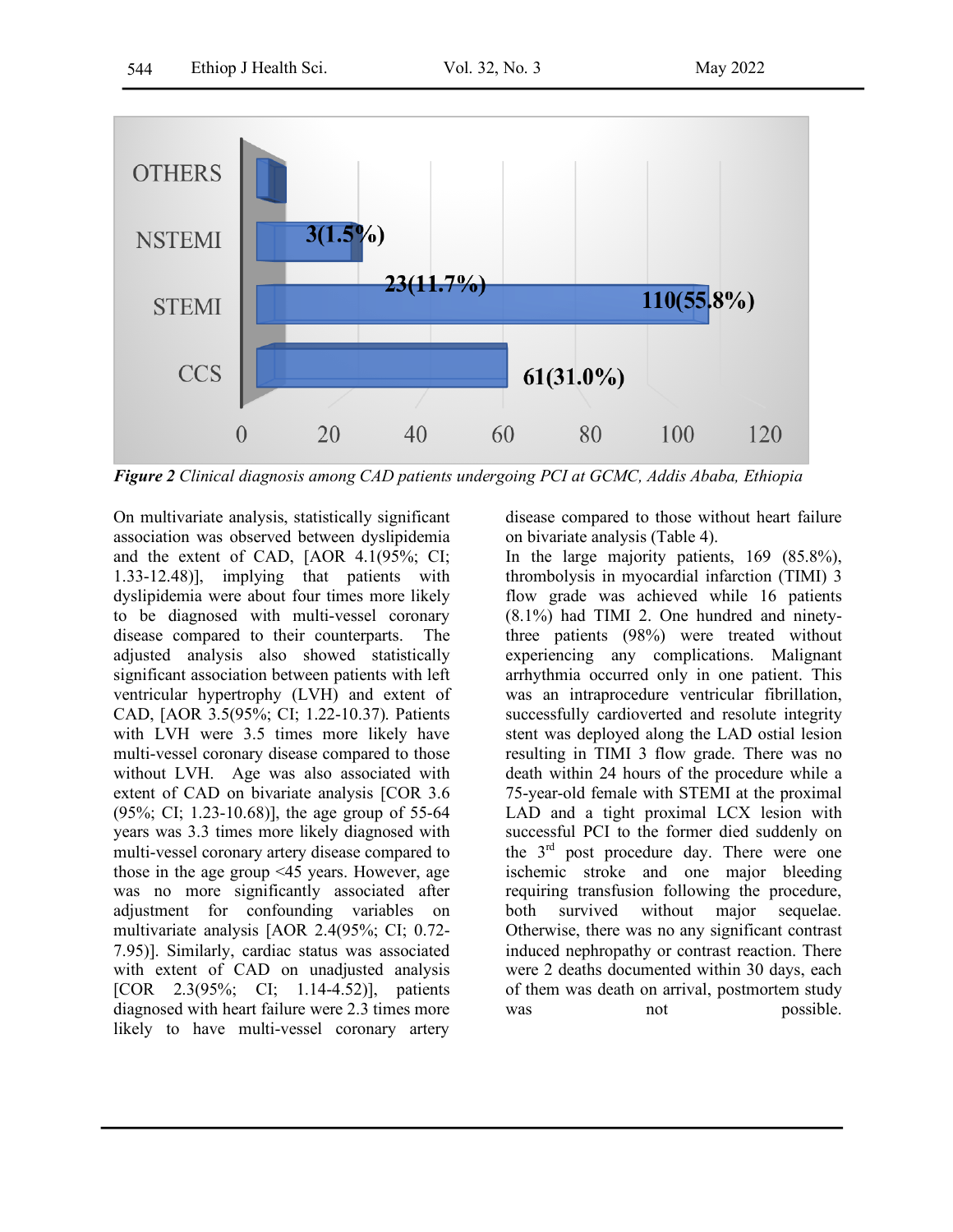| <b>Variables</b>                    | <b>Extent of CAD</b> |               | $COR(95\%CI)$         | <b>AOR</b> (95%CI)    |
|-------------------------------------|----------------------|---------------|-----------------------|-----------------------|
|                                     | Multi-vessel         | Single vessel |                       |                       |
| Age                                 |                      |               |                       |                       |
| $<$ 45                              | 5                    | 23            | Ref.                  | Ref                   |
| 45-54                               | 9                    | 31            | $1.3(0.40 - 4.52)$    | $1.04(0.27-3.99)$     |
| 55-64                               | 30                   | 38            | $3.6(1.23 - 10.68)^*$ | $2.4(0.72 - 7.95)$    |
| $\geq 65$                           | 16                   | 45            | $1.6(0.53 - 5.03)$    | $1.3(0.37 - 4.56)$    |
| Dyslipidemia                        |                      |               |                       |                       |
| Yes                                 | 55                   | 104           | $3.5(1.29-9.45)^*$    | $4.1(1.33-12.48)$ *   |
| $\bf No$                            | 5                    | 33            | Ref.                  | Ref.                  |
| <b>Cardiac Status</b>               |                      |               |                       |                       |
| <b>Normal</b>                       | 14                   | 56            | Ref.                  | Ref.                  |
| <b>Heart failure</b>                | 46                   | 81            | $2.3(1.14 - 4.52)^*$  | $2.0(0.88 - 4.48)$    |
| Left ventricular hypertrophy on ECG |                      |               |                       |                       |
| Yes                                 | 12                   | 9             | $3.6(1.41 - 8.97)$ ** | $3.5(1.22 - 10.37)^*$ |
| N <sub>0</sub>                      | 48                   | 128           | Ref                   | Ref.                  |
| <b>ST-T</b> wave change             |                      |               |                       |                       |
| <b>Yes</b>                          | 23                   | 29            | $2.3(1.19-4.49)^*$    | $1.5(0.62 - 3.58)$    |
| N <sub>0</sub>                      | 37                   | 108           | Ref.                  | Ref.                  |
| Ischemia on inferolateral region    |                      |               |                       |                       |
| <b>Yes</b>                          | 7                    | 5             | $3.5(1.06 - 11.47)^*$ | $2.1(0.52 - 8.19)$    |
| N <sub>0</sub>                      | 53                   | 132           | Ref.                  | Ref.                  |

Table 4: Factors associated with extent of CAD among patients treated with PCI at GMCC, Addis Ababa, Ethiopia.

**\*p**£**0.05 \*\*p**£**0.01** 

#### **DISCUSSION**

In this study, the mean age of the study subjects is 58.6 with standard deviation (SD) of 11.5 and a large majority are males, consistent with our previous study in a similar group of study participants (9). Congruent to the aforementioned study and others, there are high frequencies of dyslipidemia, hypertension and diabetes while the other standard risk factors of CVD like smoking and family history of premature CVD are infrequent (5). In our patients, overweight /obesity is also frequent, a consequence of its high prevalence in the urban setting in Ethiopia (13).

Nearly two-third of the study participants had documented heart failure indicating that our patients present late without timely recognition of the grave symptoms of CAD, exposing survivors of the initial events to develop heart failure in the sub-acute and chronic phases. Dyspnea and/or orthopnea is one of the most prevalent symptoms, next to typical angina, further reinforcing our finding that heart failure is the most frequent and alarming clinical condition in CAD patients in Ethiopia. Among patients with AMI, heart failure is most powerful predictor of death and it has important implications for treatment (14).

From the outset, identifying the medications that the patients present with could be an important indicator of the practice pattern in a primary care settings within a particular community. Although aspirin and statins are the most frequent medications documented during their first visits, the frequencies are low, 58.4% and 57.4% respectively, confirming limitations in the application of guideline recommended treatment in our primary care settings, emphasized in a recent review by the lead investigator of this study (15). Most importantly, only 38.1% and 25.9% of our patients were taking some doses of a beta blockers and angiotensin converting enzyme (ACE) inhibitors, respectively, against a high frequency of heart failure, 64.5%.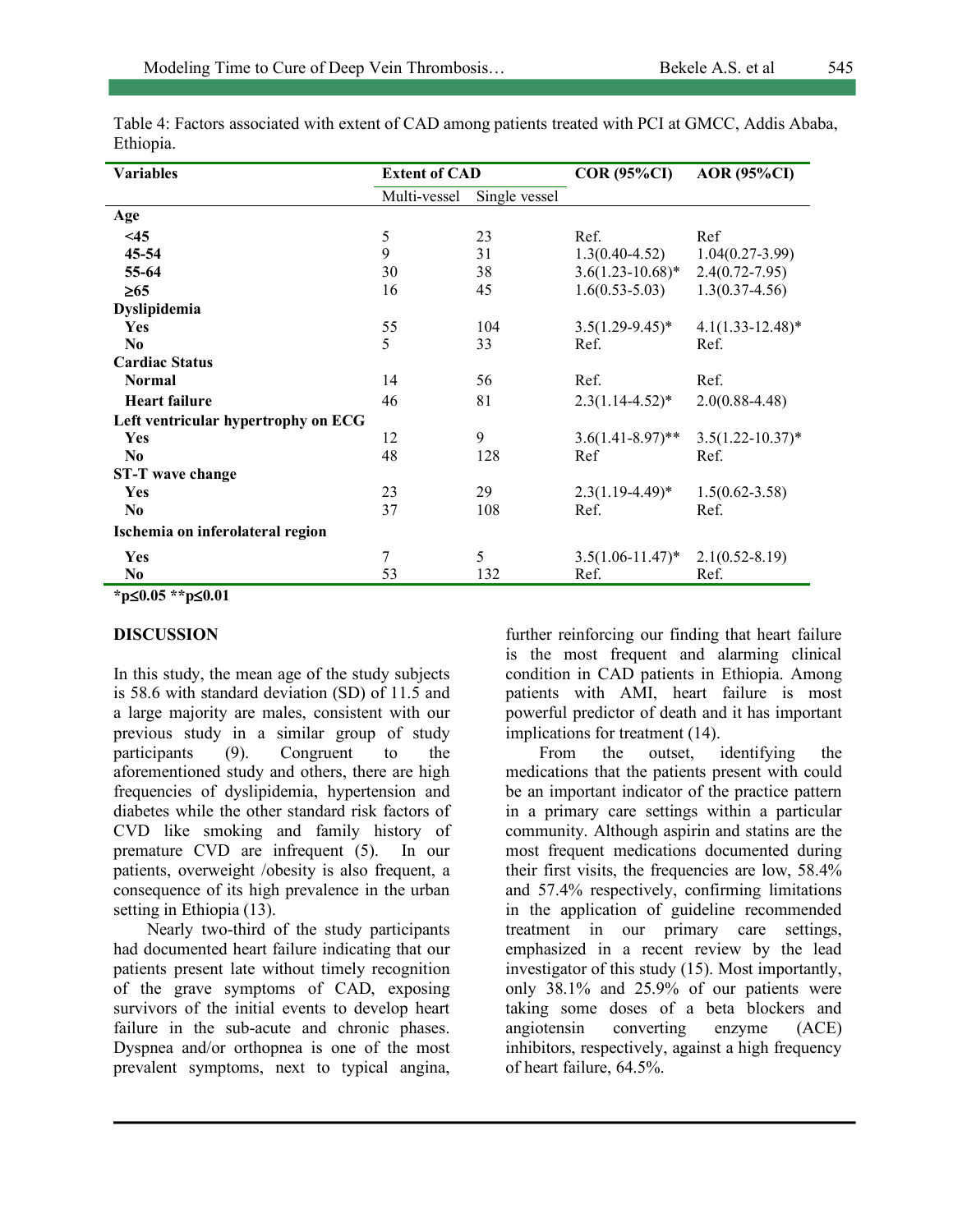Consistent with other studies (15,16), normal ECG finding is infrequent among our patients with significant CAD. The majority, 55.8%, of the study subjects had STEMI, in agreement with what was documented in a similar group of patients previously (9). Fifteen percent of AMI patients die from its complications, with STEMI mortality rates superseding NSTEMI rates (5).

Atrial fibrillation is the most frequent sustained cardiac tachyarrhythmia in clinical practice. It is a global health care problem with evidence suggesting an increasing prevalence and incidence worldwide (17,18), infrequent in this study exceeded by RBBB and LBBB which could be a reflection of the occurrence of the different syndromes of CAD at younger ages in Ethiopia. Frequency of RBBB exceeds that of LBBB contrary to the finding in the local study aforementioned above, on the general population of CVD patients presenting to the first private cardiac facility (9). New on-set RBBB in subjects of acute MI is associated with proximal LAD involvement, an ominous condition if timely revascularization is not accomplished  $(19)$ . In the present study, the higher frequency of RBBB, coexisting with frequent involvement of the anterior wall on echocardiographic study, indicates proximal LAD occlusion leading to STEMI. STEMI equivalents are ECG changes that are highly suggestive of total coronary artery occlusion but lack ST-elevation in contiguous leads (4). One of the conditions that is under investigation for the association of significant occlusion causing MI other than ECG changes from STEMI and STEMI equivalents is RBBB.

In our study, echocardiography revealed left ventricular regional wall motion abnormality as the most frequent change, mostly involving the anterior wall, contributing to the high frequency of left ventricular dysfunction and heart failure. Other studies have demonstrated a higher frequency of heart failure in patients with LAD disease supplying the anterior wall of the left ventricle (20).

Among the various factors suspected to be associated with the extent of CAD, dyslipidemia, LVH and presence of heart failure strongly predicted multi-vessel disease, 4, 3.5 and 2.5 folds respectively. A similar study showed that the various dyslipidemias are significantly correlated with multi-vessel CAD (21). Left ventricular hypertrophy is also documented to predict multi-vessel CAD and heart failure is obviously a mirror image of multiple territory involvement (22).

In most instances PCI was done in the acute or sub-acute phase after ACS, especially in STEMI patients, elevating the frequency of single vessel intervention. In primary PCI, studies have concluded that, failure to restore optimal blood flow in the infarct related coronary artery (i.e., less than thrombolysis in myocardial infarction [TIMI]-3 flow grade) has been noted in 5–23% of patients which has been associated with adverse clinical outcomes (23,24). In the present study, the success rate is enhanced by the fair mix of patients including CCS and non-STEMI ACS cases.

In conclusion, hypertension, dyslipidemia, diabetes and overweight/obesity are the most frequent risk factors in patients with established CAD in Ethiopia while the use of preventive medications in primary care settings is not optimal. Dyslipidemia and LVH are strongly correlated with multi-vessel CAD, alongside a high frequency of post MI heart failure and its predictors underscoring the need for establishment of centers of excellence, besides the implementation of health education programs stressing on primary prevention and timely revascularization. Despite a fairly high frequency of multi-vessel intervention, without surgical back up, the success rate of PCI at Gesund Cardiac and Medical Center is praiseworthy

#### **REFERENCES**

- 1. Weber C, Noels H. Atherosclerosis: current pathogenesis and therapeutic options. *Nat Med.* 2011; 17:1410e1422.
- 2. Garcia-Garcia HM, Costa MA, Serruys PW. Imaging of coronary atherosclerosis: intravascular ultrasound. *Eur Heart J.* 2010; 31:2456e2469.
- 3. Choi SY, Mintz GS. What have we learned about plaque rupture in acute coronary syndromes? *Curr Cardiol Rep.* 2010;12: 338e343).
- 4. Kristian Thygesen, Joseph S. Alpert, Allan S. Jaffe, Bernard R. Chaitman, Jeroen J.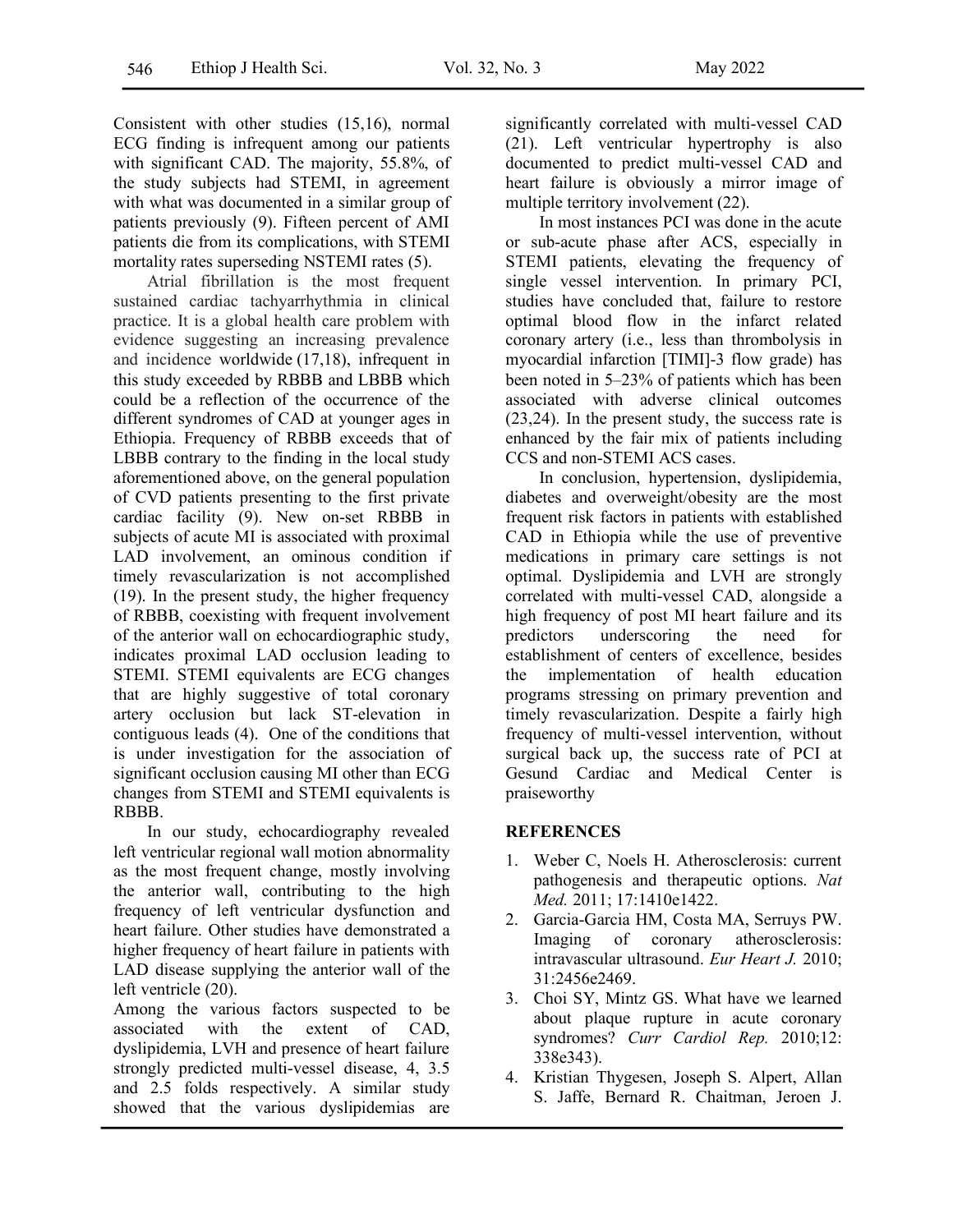Bax, David A. Morrow et al. Fourth universal definition of myocardial infarction (2018). *European Heart Journal,* 2019;40 237–269.

- 5. Dariush Mozaffarian, Emelia J. Benjamin, Alan S. Go, Donna K. Arnett, Michael J. Blaha, Mary Cushman et al. Heart disease and stroke statistics - 2016 update*: A report from the American Heart Association. Circulation.* 2016; 133:e38– e60).
- 6. Mamo Y, Oli K. Trends of acute myocardial infraction admissions over a decade, Tikur Anbessa Hospital, Ethiopia. *Ethiop Med J 2001; 39:193-202.*
- 7. B. A. Shashu. Profile of patients presenting to Addis Cardiac Hospital, Addis ababa, Ethiopia, from May 2007 to December 2011. *East African Medical Journal. 2021; 98,7: 3966-3974).*
- 8. Schneider J. Causes of sudden death in Addis Ababa, Ethiopia. *Ethiop Med J.* 2001;39:223-239*.*
- 9. Bekele Alemayehu Shashu, Meberatu Amogne Ayele. The pattern of coronary artery diseases as diagnosed by coronary angiography and the outcome of Percutaneous Coronary Intervention (PCI) in Ethiopia. *Ethiop. J. Health Dev.* 2014; 28(1): 11-16.
- 10. Zoran Bursac, C Heath Gauss, David Keith Williams, David W Hosmer. Purposeful selection of variables in logistic regression, *Source code for Biology and Medicine.* 2008 3:1-8. Doi: 10.1186/1751-0473-3-17.
- 11. Greenland. S. Meckey. R. M. 'Re:" The impact of confounder selection criteria on effect estimation'". *American Journal of Epidemiology.* 1989;130 (5): 1066. doi: 10.1093/oxfordjournals.aje.a115409.
- 12. The report of the national cholesterol education program (NCEP) expert panel on detection, evaluation, and treatment of high blood cholesterol in adults (adult treatment panel III) final report. *Circulatio.* 2002; 106(25): 3143-3421.
- 13. Fikru Tesfaye, Peter Byass & Stig Wall. Population based prevalence of high blood pressure among adults in Addis Ababa:

uncovering a silent epidemic. *BMC Cardiovascular Disorders.* 2009; 9:39.

- 14. Granger CB, Goldberg RJ, Dabbous OM, Karen S. Pieper, Kim A. Eagle, Cristopher P. Cannon, et al. Predictors of hospital mortality in the global registry of acute coronary events. *Arch Intern Med*. 2003; 163:2345–53.
- 15. Bekele Alemayehu Shashu. The Management of Coronary Artery Disease in Ethiopia: Emphasis on Revascularization. *Ethiop J Health Science.* 2021; 31:439-454.
- 16. Samuel D Turnipseed, William S Trythall, Deborah B Diercks, Erik G Laurin, J Douglas Kirk, David S Smith, et al. Frequency of acute coronary syndrome in patients with normal electrocardiogram performed during presence or absence of chest pain. *Acad Emerg Med.* 2009;16(6):495-9.
- 17. Sumeet S Chugh, Joseph L Blackshear, Win-Kuang Shen, Stephen CHammill, Bernard J Gersh. Epidemiology and natural history of atrial fibrillation: clinical implications. *J Am Coll Cardiol.* 2001; 37:371.
- 18. Lip GY, Brechin CM, Lane DA. The global burden of atrial fibrillation and stroke: a systematic review of the epidemiology of atrial fibrillation in regions outside North America and Europe. *Chest.* 2012; 142:1489.
- 19. Shakil Shaikh, Mohammed Al-Sadawi, Muhammad U Dogar, Erdal Cavusoglu, Sudhanva Hegde, Louis Salciccioli, et al. New Onset Right Bundle Branch Block In Acute Coronary Syndrome and High-Grade Stenosis: A Case Series. *Scifed J Cardiol.* 2019; 3(1): 1-20.
- 20. Caroline Morbach, Martin Wagner, Stefan Güntner, Carolin Malsch, Mehmet Oezkur1, David Wood. Heart failure in patients with coronary heart disease: Prevalence, characteristics and guideline implementation – Results from the German EuroAspire IV cohort. *BMC Cardiovascular Disorders.* 2017; 17:108.
- 21. Moshrik Abdalamir, Michael Goyfman, Adib Chaus, Firas Dabbous, Leslie Tamura,